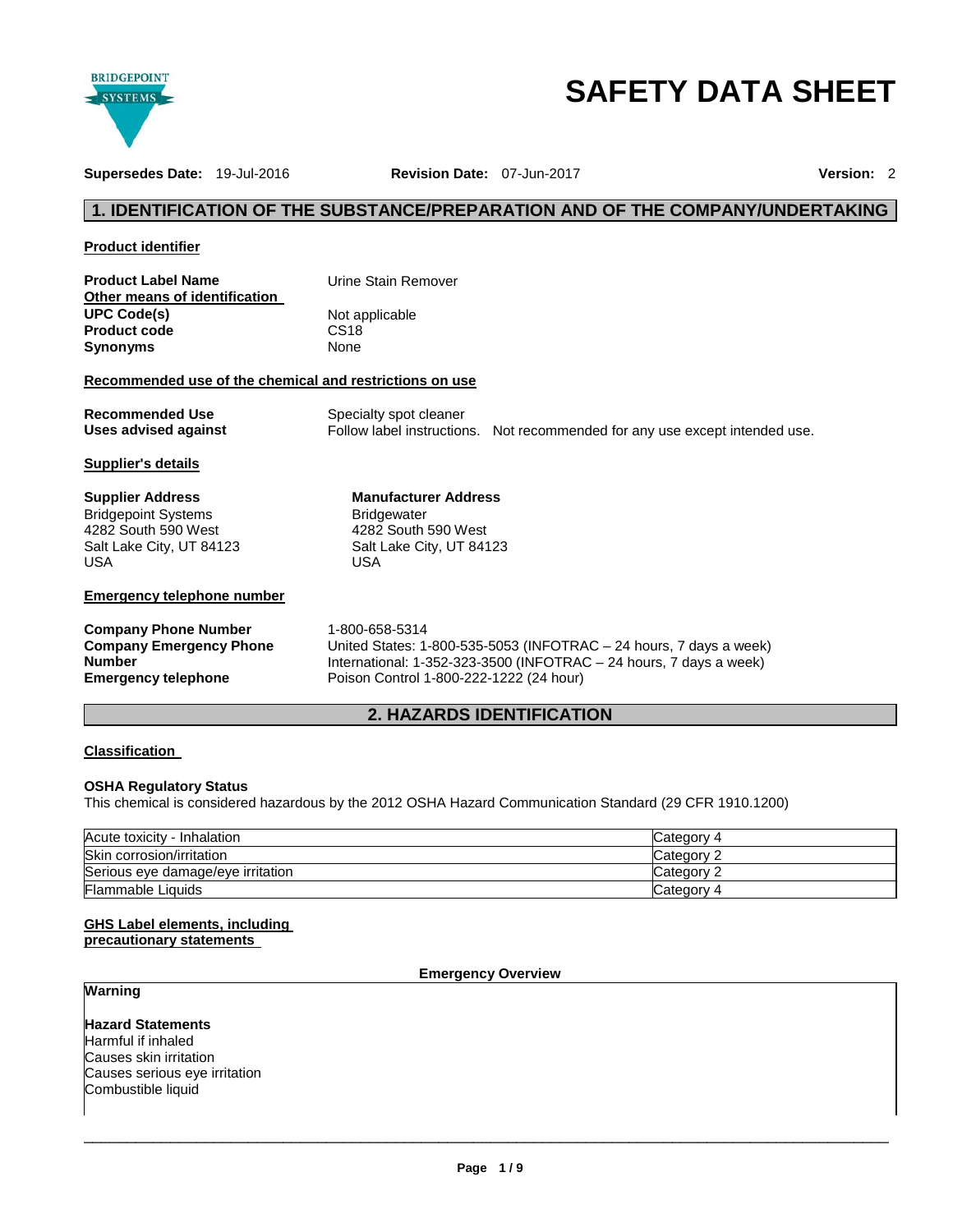

\_\_\_\_\_\_\_\_\_\_\_\_\_\_\_\_\_\_\_\_\_\_\_\_\_\_\_\_\_\_\_\_\_\_\_\_\_\_\_\_\_\_\_\_\_\_\_\_\_\_\_\_\_\_\_\_\_\_\_\_\_\_\_\_\_\_\_\_\_\_\_\_\_\_\_\_\_\_\_\_\_\_\_\_\_\_\_\_\_\_\_\_\_

## **Precautionary Statements - Prevention**

Avoid breathing dust/fume/gas/mist/vapors/spray Use only outdoors or in a well-ventilated area Wash face, hands and any exposed skin thoroughly after handling Wear eye protection/ face protection Keep away from heat/sparks/open flames/hot surfaces. — No smoking

#### **Precautionary Statements - Response**

IF IN EYES: Rinse cautiously with water for several minutes. Remove contact lenses, if present and easy to do. Continue rinsing If eye irritation persists: Get medical advice/attention IF ON SKIN: Wash with plenty of soap and water If skin irritation occurs: Get medical advice/attention Take off contaminated clothing and wash before reuse IF INHALED: Remove victim to fresh air and keep at rest in a position comfortable for breathing Call a POISON CENTER or doctor/physician if you feel unwell In case of fire: Use CO2, dry chemical, or foam for extinction

#### **Precautionary Statements - Storage**

Store in a well-ventilated place. Keep cool

#### **Precautionary Statements - Disposal**

Dispose of contents/container to an approved waste disposal plant

#### **Hazards not otherwise classified (HNOC)**

#### **Other information**

• Harmful to aquatic life with long lasting effects

- Harmful to aquatic life<br>General Hazards
	-

Keep out of reach of children Please see Section 11. Toxicological Information for further information

## **3. COMPOSITION/INFORMATION ON INGREDIENTS**

| <b>Chemical Name</b>              | <b>CAS-No</b> | Weight % | <b>Trade Secret</b> |
|-----------------------------------|---------------|----------|---------------------|
| Peroxide<br>Hvdroaen              | 7722-84-1     |          |                     |
| Propylene givcol monomethyl ether | 107-98-2      |          |                     |

\*The exact percentage (concentration) of composition has been withheld as a trade secret

### **4. FIRST AID MEASURES**

#### **First aid measures for different exposure routes**

General advice **If symptoms persist, call a physician**. Do not breathe dust/fume/gas/mist/vapors/spray. Do not get in eyes, on skin, or on clothing.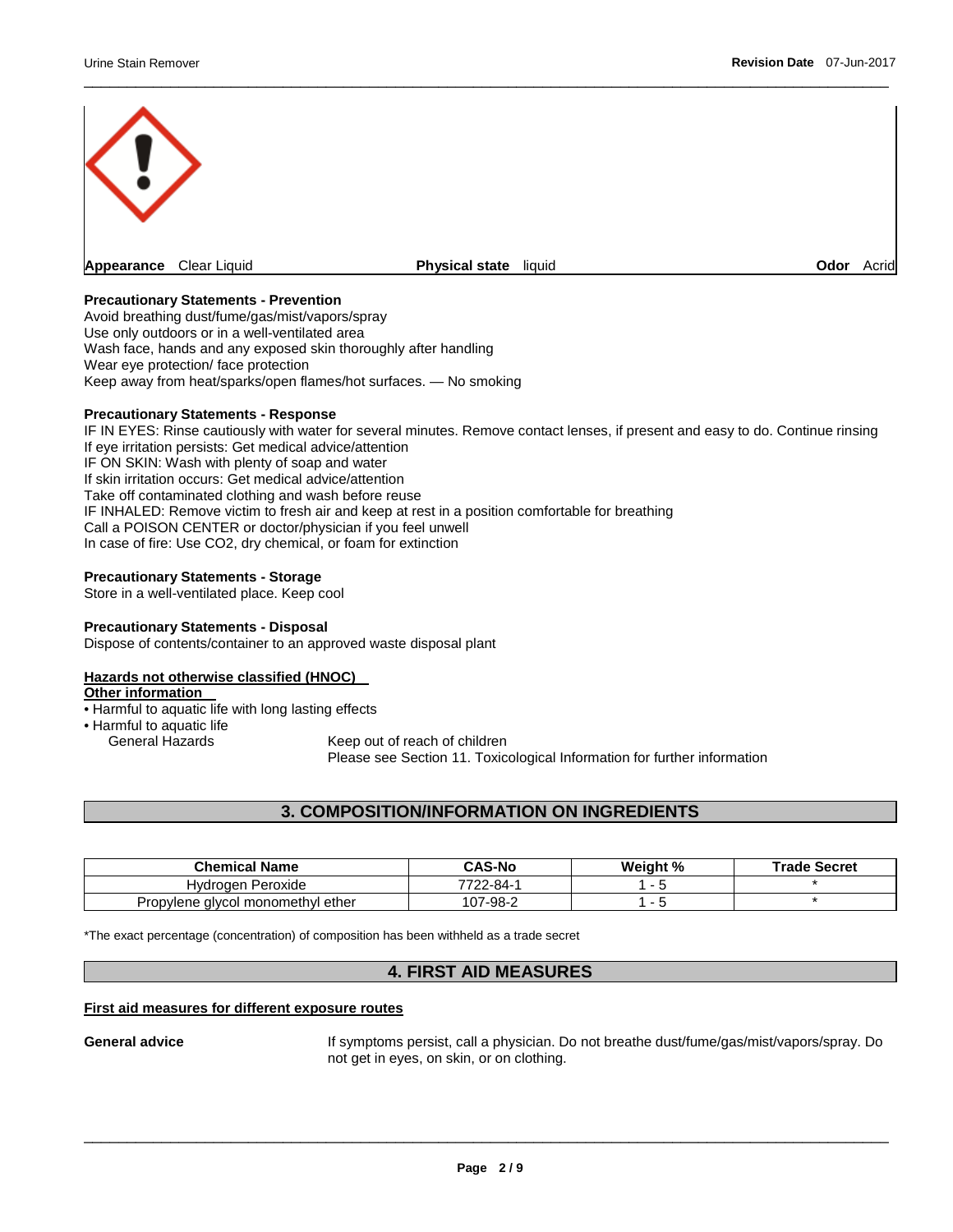| Eye contact                                                                          | Immediately flush with plenty of water. After initial flushing, remove any contact lenses and<br>continue flushing for at least 15 minutes. Keep eye wide open while rinsing. If symptoms<br>persist, call a physician. Rinse thoroughly with plenty of water for at least 15 minutes and<br>consult a physician. |  |
|--------------------------------------------------------------------------------------|-------------------------------------------------------------------------------------------------------------------------------------------------------------------------------------------------------------------------------------------------------------------------------------------------------------------|--|
| <b>Skin contact</b>                                                                  | Wash off immediately with soap and plenty of water while removing all contaminated clothes<br>and shoes. Remove and wash contaminated clothing before re-use. Wash off immediately<br>with plenty of water. If skin irritation persists, call a physician. Immediate medical attention is<br>not required.        |  |
| <b>Toxic - Inhalation</b>                                                            | Move to fresh air. Consult a physician. If breathing is irregular or stopped, administer artificial<br>respiration. Use barrier to give mouth-to-mouth resuscitation. Immediate medical attention<br>is not required. If symptoms persist, call a physician.                                                      |  |
| Ingestion                                                                            | Rinse mouth. Drink plenty of water. If symptoms persist, call a physician. Do NOT induce<br>vomiting. Clean mouth with water and drink afterwards plenty of water. Never give anything<br>by mouth to an unconscious person.                                                                                      |  |
| <b>Protection of First-aiders</b>                                                    | Use personal protective equipment.                                                                                                                                                                                                                                                                                |  |
| Most important symptoms/effects, acute and delayed                                   |                                                                                                                                                                                                                                                                                                                   |  |
| <b>Main Symptoms</b>                                                                 | No information available.                                                                                                                                                                                                                                                                                         |  |
| Indication of immediate medical attention and special treatment needed, if necessary |                                                                                                                                                                                                                                                                                                                   |  |
| Notes to physician                                                                   | Treat symptomatically.                                                                                                                                                                                                                                                                                            |  |

\_\_\_\_\_\_\_\_\_\_\_\_\_\_\_\_\_\_\_\_\_\_\_\_\_\_\_\_\_\_\_\_\_\_\_\_\_\_\_\_\_\_\_\_\_\_\_\_\_\_\_\_\_\_\_\_\_\_\_\_\_\_\_\_\_\_\_\_\_\_\_\_\_\_\_\_\_\_\_\_\_\_\_\_\_\_\_\_\_\_\_\_\_

# **5. FIRE-FIGHTING MEASURES**

## **Suitable Extinguishing Media**

Use:. Dry chemical. Carbon dioxide (CO<sub>2</sub>). Water spray. Alcohol-resistant foam.

**Unsuitable Extinguishing Media** Do not use a solid water stream as it may scatter and spread fire.

# **Specific hazards arising from the chemical**

Keep product and empty container away from heat and sources of ignition. Risk of ignition.

| <b>Hazardous Combustion</b> | No information available. |
|-----------------------------|---------------------------|
| <b>Products</b>             |                           |

**Explosion Data Sensitivity to Mechanical Impact** None. **Sensitivity to Static Discharge** None.

## **Protective Equipment and Precautions for Firefighters**

Wear self contained breathing apparatus for fire fighting if necessary.

## **6. ACCIDENTAL RELEASE MEASURES**

## **Personal precautions, protective equipment and emergency procedures**

**Personal precautions** Use personal protective equipment. Remove all sources of ignition. Evacuate personnel to safe areas. Keep people away from and upwind of spill/leak. Pay attention to flashback. Take precautionary measures against static discharges. **Advice for emergency responders** For personal protection see section 8. **Environmental precautions**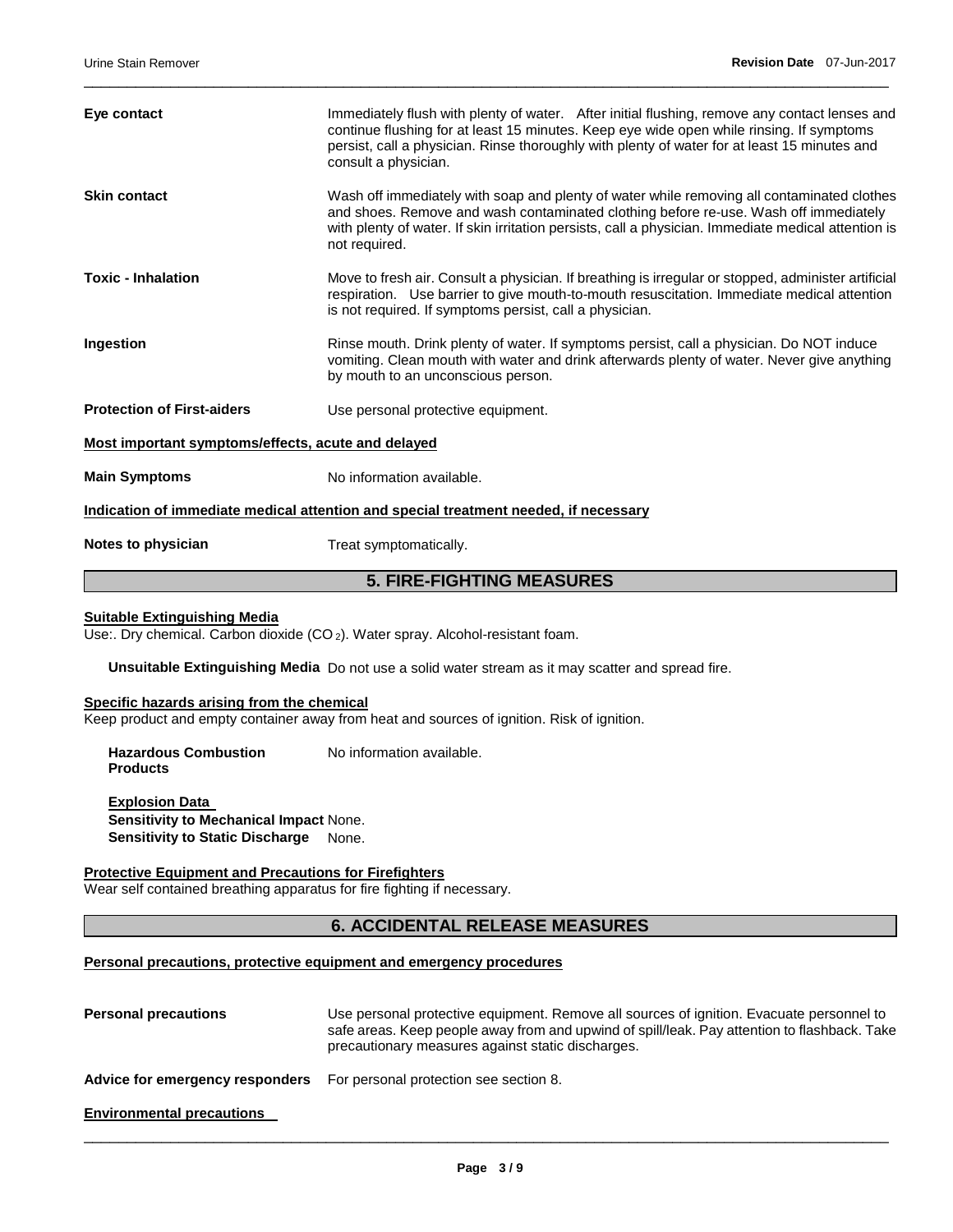| <b>Environmental precautions</b>                      | Prevent entry into waterways, sewers, basements or confined areas. Do not flush into<br>surface water or sanitary sewer system. Prevent further leakage or spillage if safe to do so.<br>Prevent product from entering drains.                                                                                           |  |
|-------------------------------------------------------|--------------------------------------------------------------------------------------------------------------------------------------------------------------------------------------------------------------------------------------------------------------------------------------------------------------------------|--|
| Methods and materials for containment and cleaning up |                                                                                                                                                                                                                                                                                                                          |  |
| <b>Methods for Containment</b>                        | Prevent further leakage or spillage if safe to do so.                                                                                                                                                                                                                                                                    |  |
| Methods for cleaning up                               | Cover liquid spill with sand, earth or other noncombustible absorbent material. Cover powder<br>spill with plastic sheet or tarp to minimize spreading. Pick up and transfer to properly labeled<br>containers. Soak up with inert absorbent material. Dam up. Take precautionary measures<br>against static discharges. |  |

\_\_\_\_\_\_\_\_\_\_\_\_\_\_\_\_\_\_\_\_\_\_\_\_\_\_\_\_\_\_\_\_\_\_\_\_\_\_\_\_\_\_\_\_\_\_\_\_\_\_\_\_\_\_\_\_\_\_\_\_\_\_\_\_\_\_\_\_\_\_\_\_\_\_\_\_\_\_\_\_\_\_\_\_\_\_\_\_\_\_\_\_\_

# **7. HANDLING AND STORAGE**

#### **Precautions for safe handling**

Advice on safe handling **Avoid contact with skin, eyes and clothing.** Wear personal protective equipment. Remove and wash contaminated clothing before re-use. Do not breathe vapors or spray mist. Do not eat, drink or smoke when using this product. Use only in area provided with appropriate exhaust ventilation. To avoid ignition of vapors by static electricity discharge, all metal parts of the equipment must be grounded. Keep away from heat, sparks and open flame. Take necessary action to avoid static electricity discharge (which might cause ignition of organic vapors). **Conditions for safe storage, including any incompatibilities Technical measures/Storage conditions**  Keep container tightly closed in a dry and well-ventilated place. Keep out of the reach of children. Keep containers tightly closed in a cool, well-ventilated place. Keep away from heat and sources of ignition. Keep in properly labeled containers. Keep away from heat.

**Packaging material Keep product in packaging product is initially sold in.** 

**Incompatible products** None known based on information supplied.

# **8. EXPOSURE CONTROLS/PERSONAL PROTECTION**

### **Control parameters**

#### **Exposure Guidelines** .

| <b>Chemical Name</b>              | <b>ACGIH TLV</b> | <b>OSHA PEL</b>                       | <b>NIOSH IDLH</b>           |
|-----------------------------------|------------------|---------------------------------------|-----------------------------|
| Hydrogen Peroxide                 | TWA: 1 ppm       | TWA: 1 ppm                            | IDLH: 75 ppm                |
| 7722-84-1                         |                  | TWA: 1.4 mg/m <sup>3</sup>            | TWA: 1 ppm                  |
|                                   |                  | (vacated) TWA: 1 ppm                  | TWA: 1.4 mg/m <sup>3</sup>  |
|                                   |                  | (vacated) TWA: 1.4 mg/m $3$           |                             |
| Propylene glycol monomethyl ether | STEL: 100 ppm    | (vacated) TWA: 100 ppm                | TWA: 100 ppm                |
| 107-98-2                          | TWA: 50 ppm      | (vacated) TWA: 360 mg/m <sup>3</sup>  | TWA: 360 mg/m <sup>3</sup>  |
|                                   |                  | (vacated) STEL: 150 ppm               | STEL: 150 ppm               |
|                                   |                  | (vacated) STEL: 540 mg/m <sup>3</sup> | STEL: 540 mg/m <sup>3</sup> |

*NIOSH IDLH: Immediately Dangerous to Life or Health* 

**Other Exposure Guidelines** Vacated limits revoked by the Court of Appeals decision in AFL-CIO v. OSHA, 965 F.2d 962 (11th Cir., 1992).

# **Appropriate engineering controls**

**Engineering Measures Showers** 

Eyewash stations Ventilation systems.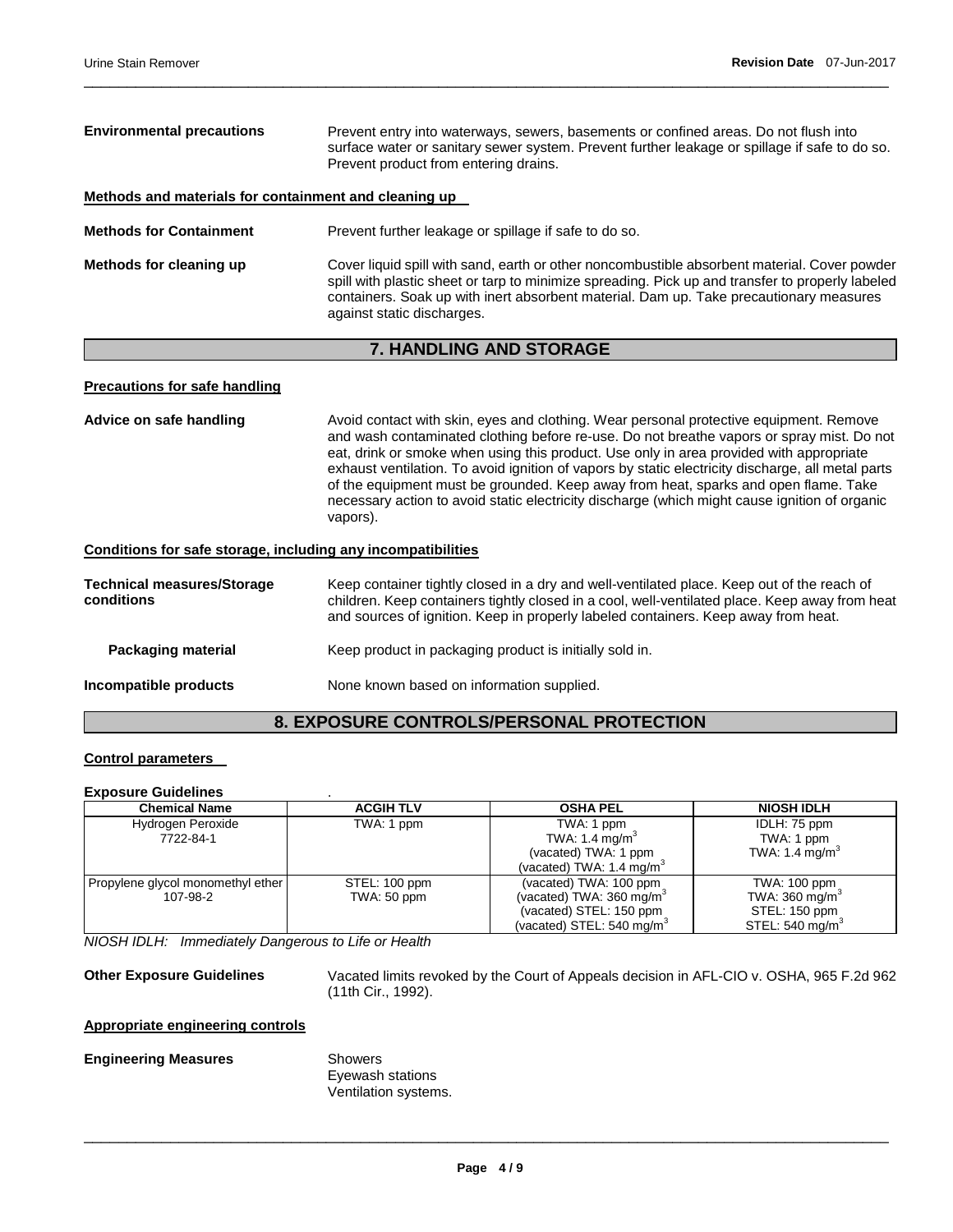#### **Individual protection measures, such as personal protective equipment**

| <b>Eye/Face Protection</b> | Tightly fitting safety goggles. Face-shield. |
|----------------------------|----------------------------------------------|
|                            |                                              |

- **Skin and body protection** No special protective equipment required.
- **Respiratory protection** If exposure limits are exceeded or irritation is experienced, NIOSH/MSHA approved respiratory protection should be worn. Positive-pressure supplied air respirators may be required for high airborne contaminant concentrations. Respiratory protection must be provided in accordance with current local regulations.

\_\_\_\_\_\_\_\_\_\_\_\_\_\_\_\_\_\_\_\_\_\_\_\_\_\_\_\_\_\_\_\_\_\_\_\_\_\_\_\_\_\_\_\_\_\_\_\_\_\_\_\_\_\_\_\_\_\_\_\_\_\_\_\_\_\_\_\_\_\_\_\_\_\_\_\_\_\_\_\_\_\_\_\_\_\_\_\_\_\_\_\_\_

**Hygiene measures** Provide regular cleaning of equipment, work area and clothing. Do not eat, drink or smoke when using this product. Remove and wash contaminated clothing before re-use.

# **9. PHYSICAL AND CHEMICAL PROPERTIES**

#### **Physical and chemical properties**

| <b>Physical state</b><br>Appearance<br>Color                                                                                    | liquid<br>Clear Liquid<br>colorless                                                                                                      | Odor<br><b>Odor threshold</b> | Acrid<br>No information available |
|---------------------------------------------------------------------------------------------------------------------------------|------------------------------------------------------------------------------------------------------------------------------------------|-------------------------------|-----------------------------------|
| <b>Property</b>                                                                                                                 | Values                                                                                                                                   | Remarks • Method              |                                   |
| pH                                                                                                                              | 5.5                                                                                                                                      |                               |                                   |
| <b>Melting point</b>                                                                                                            | No information available                                                                                                                 |                               |                                   |
| Boiling point/boiling range<br><b>Flash Point</b>                                                                               | No information available                                                                                                                 |                               |                                   |
| <b>Evaporation rate</b>                                                                                                         | °C / 160 °F<br>71<br>No information available                                                                                            | Closed cup                    |                                   |
| Flammability (solid, gas)                                                                                                       | No information available                                                                                                                 |                               |                                   |
| <b>Flammability Limits in Air</b>                                                                                               |                                                                                                                                          |                               |                                   |
| <b>Upper Flammability Limit</b>                                                                                                 | No information available                                                                                                                 |                               |                                   |
| <b>Lower Flammability Limit</b>                                                                                                 | No information available                                                                                                                 |                               |                                   |
| Vapor pressure                                                                                                                  | No information available                                                                                                                 |                               |                                   |
| Vapor density                                                                                                                   | No information available                                                                                                                 |                               |                                   |
| <b>Specific Gravity</b>                                                                                                         | 1.02                                                                                                                                     |                               |                                   |
| <b>Water solubility</b>                                                                                                         | Soluble in water                                                                                                                         |                               |                                   |
| Solubility in other solvents                                                                                                    | No information available                                                                                                                 |                               |                                   |
| Partition coefficient: n-octanol/waterNo information available                                                                  |                                                                                                                                          |                               |                                   |
| <b>Autoignition temperature</b>                                                                                                 | No information available                                                                                                                 |                               |                                   |
| <b>Decomposition temperature</b>                                                                                                | No information available                                                                                                                 |                               |                                   |
| <b>Viscosity, kinematic</b>                                                                                                     | No information available                                                                                                                 | 200<br>cps                    |                                   |
| <b>Viscosity, dynamic</b>                                                                                                       | No information available                                                                                                                 |                               |                                   |
| <b>Explosive properties</b>                                                                                                     | No information available                                                                                                                 |                               |                                   |
| <b>Oxidizing Properties</b>                                                                                                     | No information available                                                                                                                 |                               |                                   |
| Other information                                                                                                               |                                                                                                                                          |                               |                                   |
| <b>Softening point</b><br><b>Molecular weight</b><br><b>VOC Content(%)</b><br><b>Density VALUE</b><br><b>Bulk Density VALUE</b> | No information available<br>No information available<br>No information available<br>No information available<br>No information available |                               |                                   |

# **10. STABILITY AND REACTIVITY**

## **Reactivity**

**Chemical stability**

Stable under recommended storage conditions.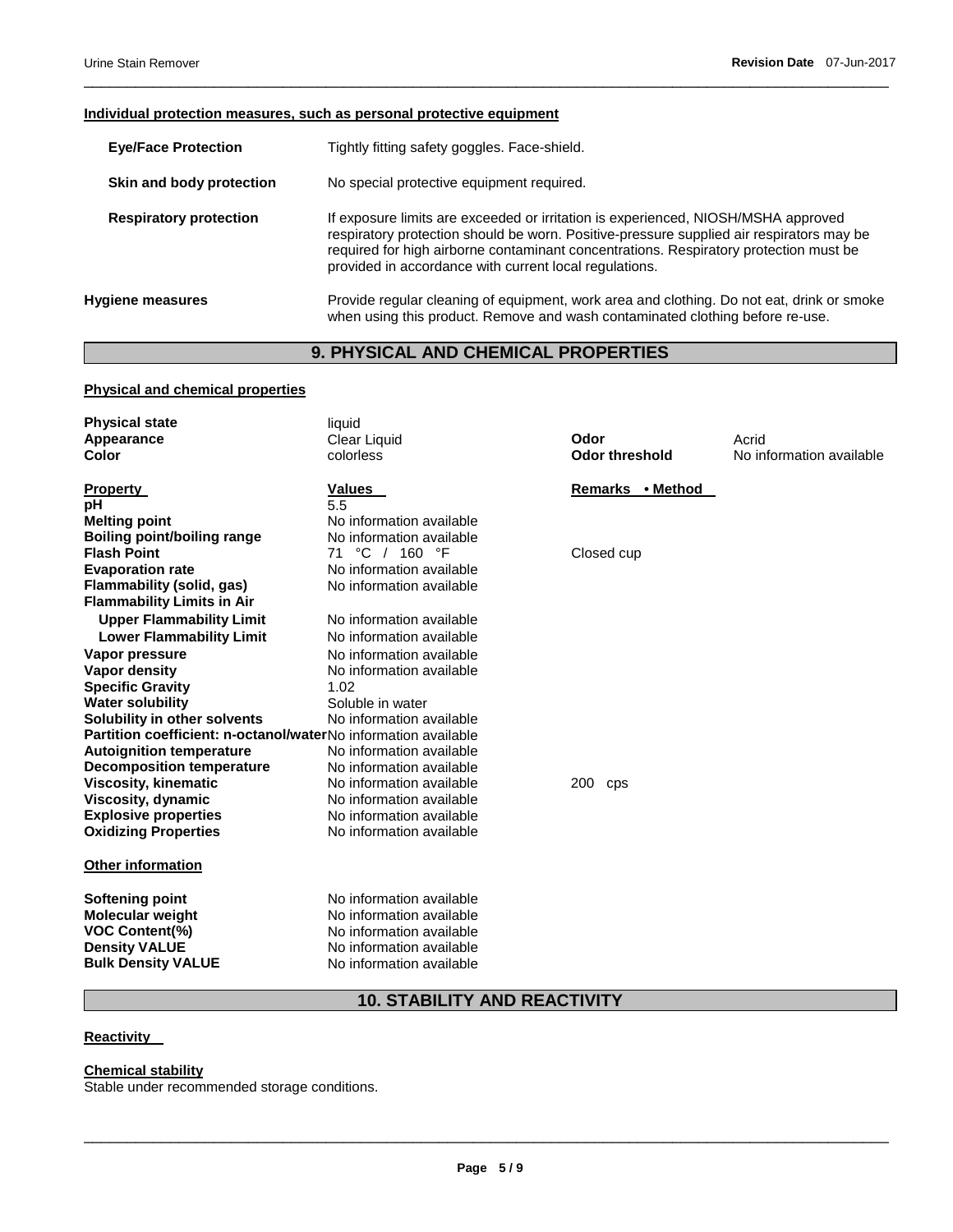#### **Possibility of hazardous reactions**

None under normal processing.

# Hazardous Polymerization None under normal processing.

#### **Conditions to Avoid**

Heat, flames and sparks.

## **Incompatible Materials**

None known based on information supplied.

## **Hazardous Decomposition Products**

None known based on information supplied.

# **11. TOXICOLOGICAL INFORMATION**

\_\_\_\_\_\_\_\_\_\_\_\_\_\_\_\_\_\_\_\_\_\_\_\_\_\_\_\_\_\_\_\_\_\_\_\_\_\_\_\_\_\_\_\_\_\_\_\_\_\_\_\_\_\_\_\_\_\_\_\_\_\_\_\_\_\_\_\_\_\_\_\_\_\_\_\_\_\_\_\_\_\_\_\_\_\_\_\_\_\_\_\_\_

## **Information on likely routes of exposure**

#### **Product Information**

| <b>Toxic - Inhalation</b> | May be harmful if inhaled. Avoid breathing vapors or mists.                            |
|---------------------------|----------------------------------------------------------------------------------------|
| Eye contact               | Risk of serious damage to eyes. Avoid contact with eyes.                               |
| <b>Skin contact</b>       | Irritating to skin. Avoid contact with skin.                                           |
| Ingestion                 | Do not taste or swallow. Ingestion may cause stomach discomfort. May cause irritation. |

| <b>Chemical Name</b>                                 | Oral LD50                                 | Dermal LD50             | <b>Inhalation LC50</b>           |
|------------------------------------------------------|-------------------------------------------|-------------------------|----------------------------------|
| Hydrogen Peroxide<br>7722-84-1                       | $= 801$ mg/kg (Rat)                       | $= 2000$ mg/kg (Rabbit) | $= 2$ g/m <sup>3</sup> (Rat) 4 h |
| Propylene glycol monomethyl ether<br>  107-98-2      | $= 5000$ mg/kg (Rat)                      | $= 13$ g/kg (Rabbit)    | $> 6$ mg/L (Rat) 4 h             |
| ALCOHOLS, C9-11,<br><b>ETHOXYLATED</b><br>68439-46-3 | $= 1400$ mg/kg (Rat) = 1378 mg/kg<br>Rat) | > 2 g/kg (Rabbit)       |                                  |

#### **Information on toxicological effects**

**Symptoms** No information available.

## **Delayed and immediate effects as well as chronic effects from short and long-term exposure**

| <b>Skin corrosion/irritation</b> | No information available.                                          |         |                                                                                          |             |
|----------------------------------|--------------------------------------------------------------------|---------|------------------------------------------------------------------------------------------|-------------|
| Eye damage/irritation            | No information available.                                          |         |                                                                                          |             |
| <b>Sensitization</b>             | No information available.                                          |         |                                                                                          |             |
| <b>Germ Cell Mutagenicity</b>    | No information available.                                          |         |                                                                                          |             |
| Carcinogenicity                  |                                                                    |         | The table below indicates whether each agency has listed any ingredient as a carcinogen. |             |
| <b>Chemical Name</b>             | <b>ACGIH</b>                                                       | IARC    | <b>NTP</b>                                                                               | <b>OSHA</b> |
| Hydrogen Peroxide                | A3                                                                 | Group 3 |                                                                                          |             |
| 7722-84-1                        |                                                                    |         |                                                                                          |             |
|                                  | ACGIH: (American Conference of Governmental Industrial Hygienists) |         |                                                                                          |             |
| A3 - Animal Carcinogen           |                                                                    |         |                                                                                          |             |
|                                  | IARC: (International Agency for Research on Cancer)                |         |                                                                                          |             |
|                                  | Group 3 - Not Classifiable as to Carcinogenicity in Humans         |         |                                                                                          |             |
| <b>Reproductive toxicity</b>     | No information available.                                          |         |                                                                                          |             |
| <b>Developmental Toxicity</b>    | No information available.                                          |         |                                                                                          |             |
| <b>STOT - single exposure</b>    | No information available.                                          |         |                                                                                          |             |
| <b>STOT - repeated exposure</b>  | No information available.                                          |         |                                                                                          |             |
| <b>Chronic toxicity</b>          | Avoid repeated exposure.                                           |         |                                                                                          |             |
| <b>Target Organ Effects</b>      | Eyes, Respiratory system, Skin.                                    |         |                                                                                          |             |
| <b>Aspiration hazard</b>         | No information available.                                          |         |                                                                                          |             |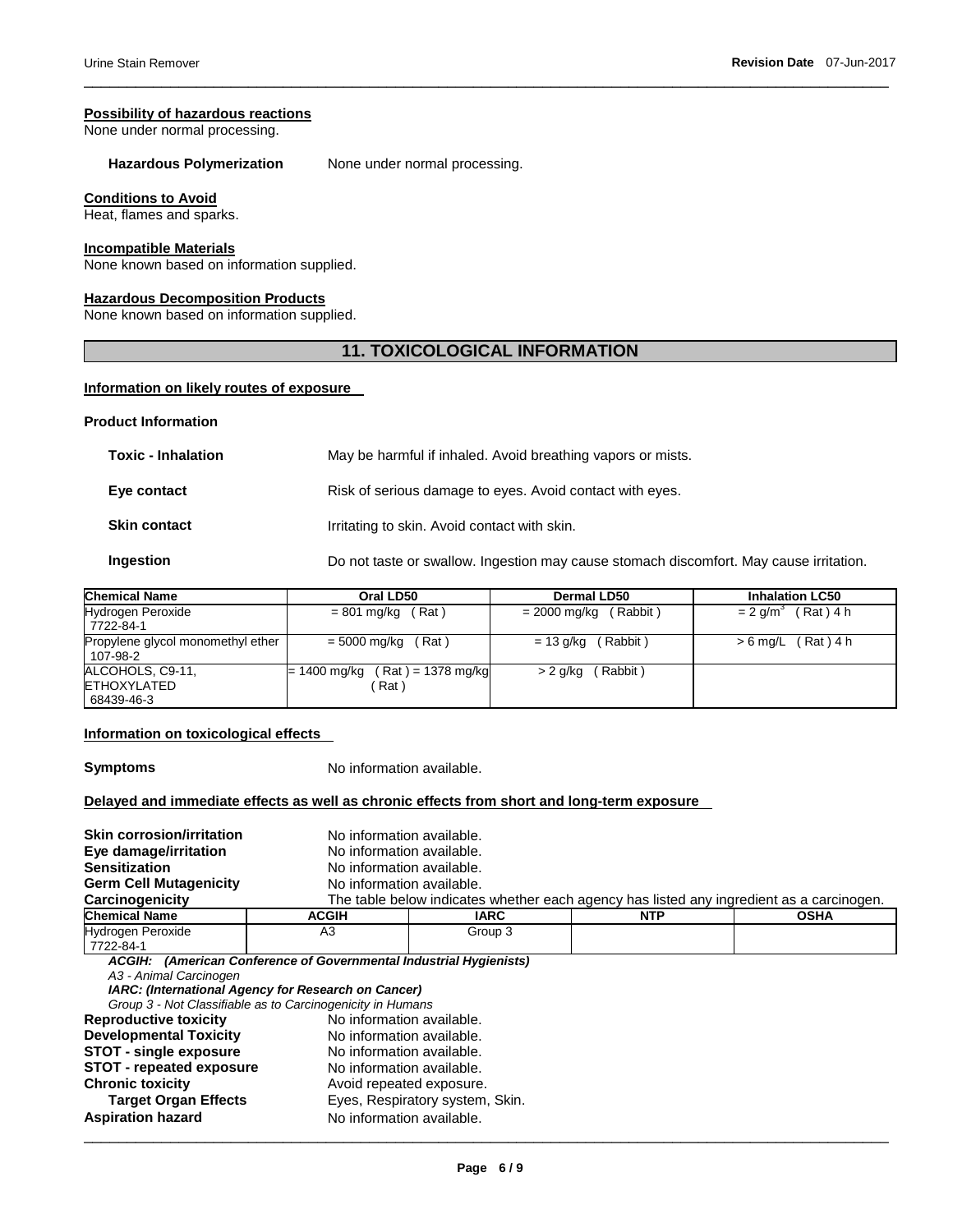## **Numerical measures of toxicity - Product Information**

#### **The following values are calculated based on chapter 3.1 of the GHS document** .

| <b>ATEmix (oral)</b>                 | 9268 mg/kg        |
|--------------------------------------|-------------------|
| <b>ATEmix (dermal)</b>               | 12400 mg/kg       |
| <b>ATEmix (inhalation-gas)</b>       | 13484 mg/l        |
| <b>ATEmix (inhalation-dust/mist)</b> | $42 \text{ ma/l}$ |
| <b>ATEmix (inhalation-vapor)</b>     | 64 ma/l           |

# **12. ECOLOGICAL INFORMATION**

\_\_\_\_\_\_\_\_\_\_\_\_\_\_\_\_\_\_\_\_\_\_\_\_\_\_\_\_\_\_\_\_\_\_\_\_\_\_\_\_\_\_\_\_\_\_\_\_\_\_\_\_\_\_\_\_\_\_\_\_\_\_\_\_\_\_\_\_\_\_\_\_\_\_\_\_\_\_\_\_\_\_\_\_\_\_\_\_\_\_\_\_\_

### **Ecotoxicity**

1.34552% of the mixture consists of components(s) of unknown hazards to the aquatic environment

| <b>Chemical Name</b>              | <b>Toxicity to algae</b> | Toxicity to fish                    | Toxicity to daphnia and other    |
|-----------------------------------|--------------------------|-------------------------------------|----------------------------------|
|                                   |                          |                                     | aquatic invertebrates            |
| Hydrogen Peroxide                 |                          | 10.0 - 32.0: 96 h Oncorhynchus      | 18 - 32: 48 h Daphnia magna mg/L |
| 7722-84-1                         |                          | mykiss mg/L LC50 static 18 - 56: 96 | EC50 Static                      |
|                                   |                          | h Lepomis macrochirus mg/L LC50     |                                  |
|                                   |                          | static 16.4: 96 h Pimephales        |                                  |
|                                   |                          | promelas mg/L LC50                  |                                  |
| Propylene glycol monomethyl ether |                          |                                     | 23300: 48 h Daphnia magna mg/L   |
| 107-98-2                          |                          |                                     | EC50                             |

#### **Persistence and degradability**

No information available.

#### **Bioaccumulation**

No information available.

**Other adverse effects** No information available

# **13. DISPOSAL CONSIDERATIONS**

| <b>Waste treatment</b>        |                                                                                                        |
|-------------------------------|--------------------------------------------------------------------------------------------------------|
| <b>Waste Disposal Methods</b> | Disposal should be in accordance with applicable regional, national and local laws and<br>regulations. |
| Contaminated packaging        | Do not re-use empty containers.                                                                        |

This product contains one or more substances that are listed with the State of California as a hazardous waste.

| <b>Chemical Name</b> | California Hazardous Waste Status |
|----------------------|-----------------------------------|
| Hydrogen Peroxide    | Toxic                             |
| 7722-84-1            | Corrosive                         |
|                      | Ignitable                         |
|                      | Reactive                          |

# **14. TRANSPORT INFORMATION**

| <b>DOT</b>  | Not regulated |
|-------------|---------------|
| <b>IATA</b> | Not regulated |
| <b>IMDG</b> | Not regulated |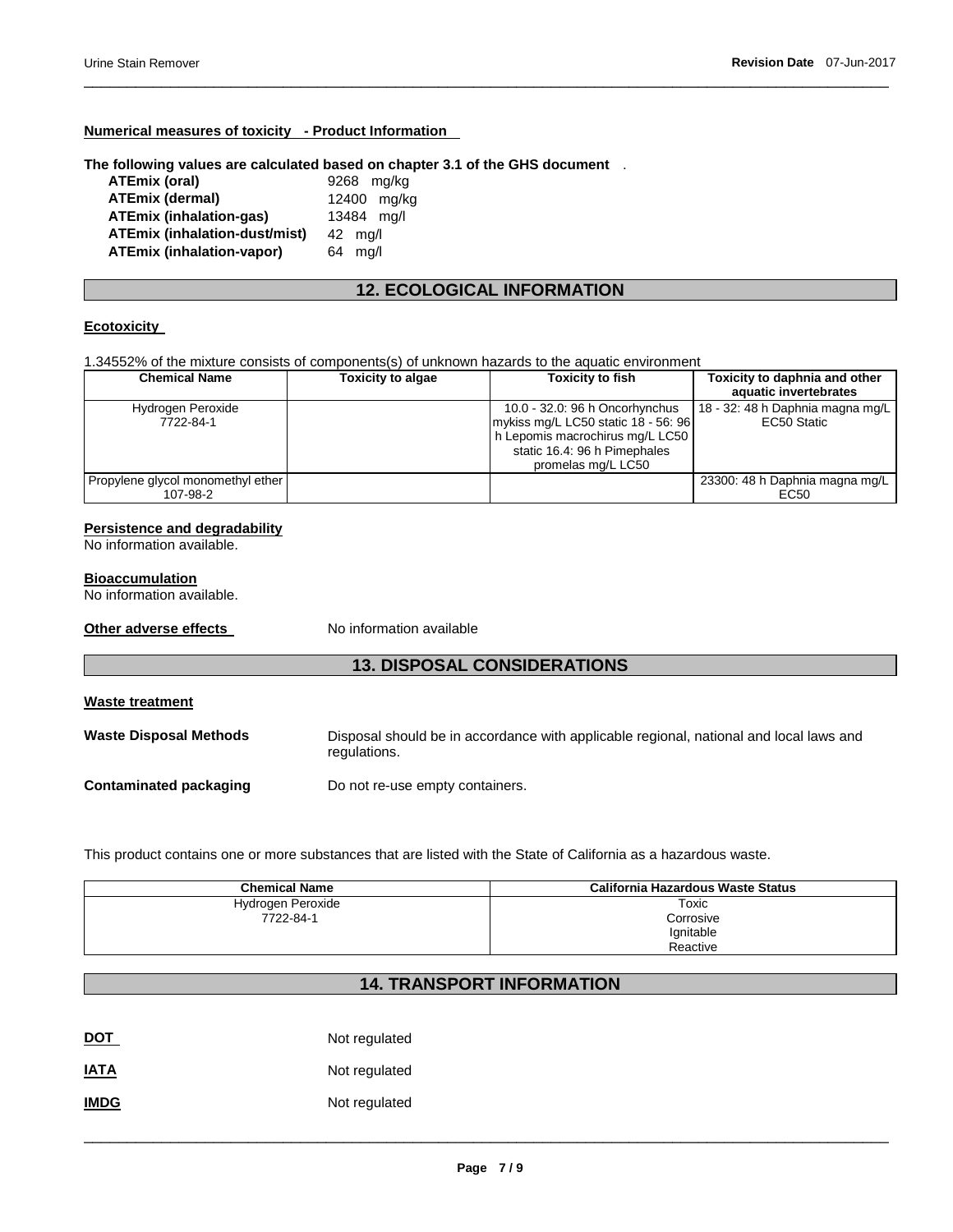# **15. REGULATORY INFORMATION**

\_\_\_\_\_\_\_\_\_\_\_\_\_\_\_\_\_\_\_\_\_\_\_\_\_\_\_\_\_\_\_\_\_\_\_\_\_\_\_\_\_\_\_\_\_\_\_\_\_\_\_\_\_\_\_\_\_\_\_\_\_\_\_\_\_\_\_\_\_\_\_\_\_\_\_\_\_\_\_\_\_\_\_\_\_\_\_\_\_\_\_\_\_

**International Inventories TSCA** Complies<br> **DSL/NDSL** Complies

Complies

## **Legend:**

**TSCA** - United States Toxic Substances Control Act Section 8(b) Inventory **DSL/NDSL** - Canadian Domestic Substances List/Non-Domestic Substances List

## **US Federal Regulations**

## **SARA 313**

Section 313 of Title III of the Superfund Amendments and Reauthorization Act of 1986 (SARA). This product does not contain any chemicals which are subject to the reporting requirements of the Act and Title 40 of the Code of Federal Regulations, Part 372.

## **SARA 311/312 Hazard Categories**

| <b>Acute Health Hazard</b>               | Yes |
|------------------------------------------|-----|
| <b>Chronic Health Hazard</b>             | Nο  |
| <b>Fire Hazard</b>                       | Yes |
| <b>Sudden Release of Pressure Hazard</b> | No. |
| <b>Reactive Hazard</b>                   | N٥  |

## **Clean Water Act**

This product does not contain any substances regulated as pollutants pursuant to the Clean Water Act (40 CFR 122.21 and 40 CFR 122.42).

# **CERCLA**

This material, as supplied, contains one or more substances regulated as a hazardous substance under the Comprehensive Environmental Response Compensation and Liability Act (CERCLA) (40 CFR 302):

| <b>Chemical Name</b>           | <b>Hazardous Substances RQs</b> | <b>Extremely Hazardous Substances</b><br>RQs | <b>RQ</b> |
|--------------------------------|---------------------------------|----------------------------------------------|-----------|
| Hydrogen Peroxide<br>7722-84-1 |                                 | 1000 lb                                      |           |

# **US State Regulations**

#### **California Proposition 65**

This product does not contain any Proposition 65 chemicals.

### **U.S. State Right-to-Know Regulations**

| <b>Chemical Name</b>              | <b>New Jersey</b> | <b>Massachusetts</b> | Pennsylvania |
|-----------------------------------|-------------------|----------------------|--------------|
| Hydrogen Peroxide<br>7722-84-1    |                   |                      |              |
| Propylene glycol monomethyl ether |                   |                      |              |
| 107-98-2                          |                   |                      |              |

### **U.S. EPA Label information**

**EPA Pesticide Registration Number** Not applicable

| <b>16. OTHER INFORMATION</b> |                                              |                               |                          |                                         |  |
|------------------------------|----------------------------------------------|-------------------------------|--------------------------|-----------------------------------------|--|
| <b>NFPA</b>                  | Health hazard 2                              | Flammability<br>- 2           | <b>Instability</b><br>-0 | <b>Physical and chemical</b><br>hazards |  |
| <b>HMIS</b>                  | Health hazard 2                              | Flammability<br>$\mathcal{P}$ | <b>Physical Hazard</b> 0 | Personal protection X                   |  |
| <b>Prepared By</b>           | Bridgewater<br>Environmental Health & Safety |                               |                          |                                         |  |